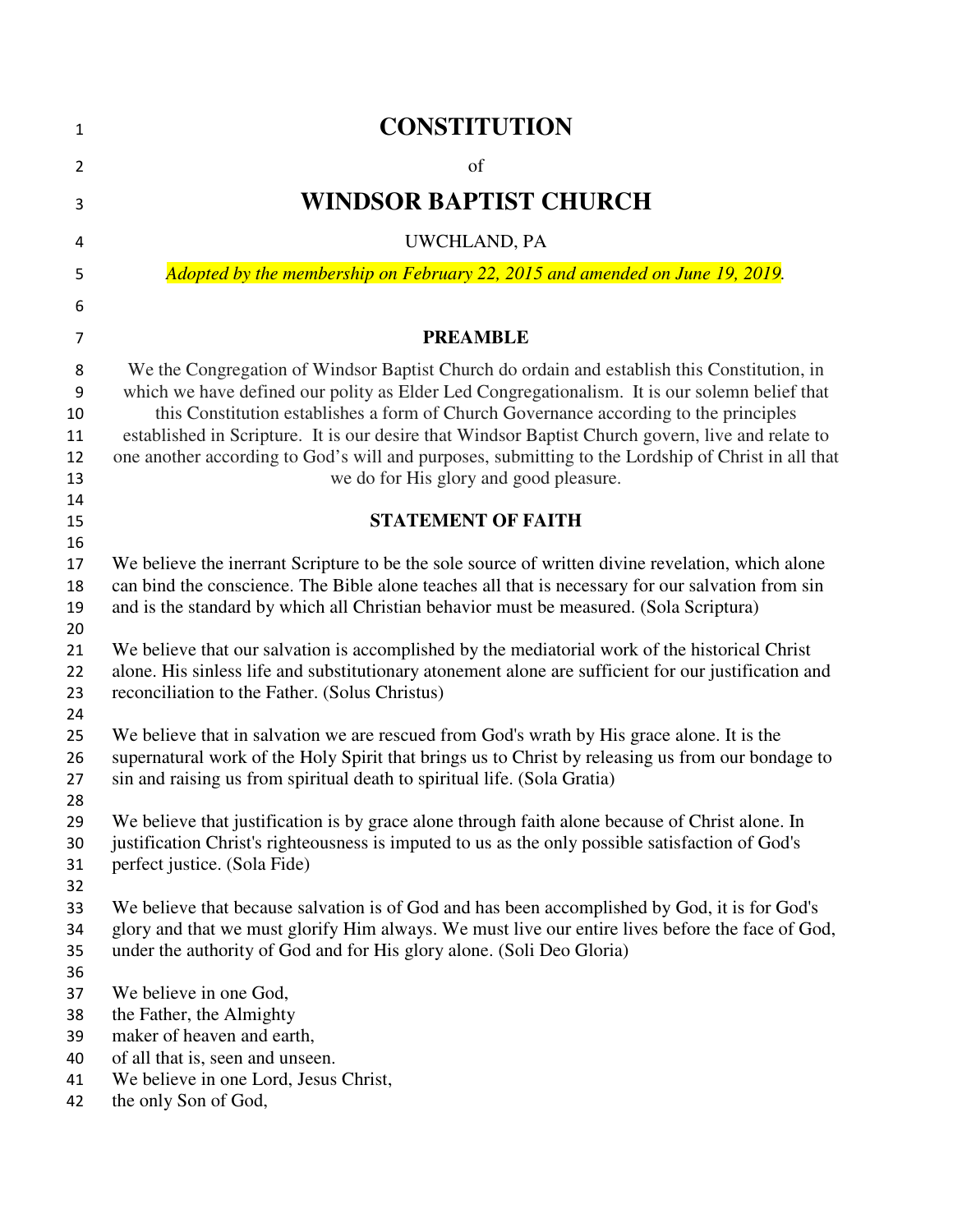- eternally begotten of the Father,
- God from God, Light from Light,
- true God from true God,
- begotten, not made,
- of one Being with the Father.
- Through him all things were made.
- For us men and for our salvation
- he came down from heaven:
- by the power of the Holy Spirit
- he became incarnate from the Virgin Mary, and was made man.
- For our sake he was crucified under Pontius Pilate;
- he suffered death and was buried.
- On the third day he rose again
- in accordance with the Scriptures;
- he ascended into heaven
- and is seated at the right hand of the Father.
- He will come again in glory to judge the living and the dead,
- and his kingdom will have no end.
- We believe in the Holy Spirit, the Lord, the giver of Life,
- who proceeds from the Father and the Son.
- With the Father and the Son he is worshipped and glorified.
- He has spoken through the Prophets.
- We believe in one holy catholic and apostolic Church.
- We acknowledge one baptism for the forgiveness of sins.
- We look for the resurrection of the dead,
- and the life of the world to come. Amen. **(Nicene Creed)**
- **CHURCH COVENANT**
- Having, as we trust, been brought by divine grace to repent and believe in the Lord Jesus Christ and to give up ourselves to him, and having been baptized upon our profession of faith, in the name of the Father and of the Son and the Holy Spirit, we do now, relying on His gracious aid, solemnly and joyfully renew our covenant with each other.
- We will work and pray for the unity of the Spirit in the bond of peace.
- We will walk together in brotherly love, as befitting the members of a Christian Church,

exercise an affectionate care and watchfulness over each other and faithfully admonish and entreat one another as occasion may require.

We will not forsake the assembling of ourselves together, nor neglect to pray for ourselves and others.

We will endeavor to bring up such as may at any time be under our care in the nurture 83 and admonition of the Lord, and by a pure and loving example to seek the salvation of our family and friends.

We will rejoice at each others' happiness and endeavor with tenderness and sympathy to bear each other's burdens and sorrows.

87 We will seek, by divine aid, to live carefully in the world, denying ungodliness and worldly lusts, and remembering that, as we have been voluntarily buried by baptism and raised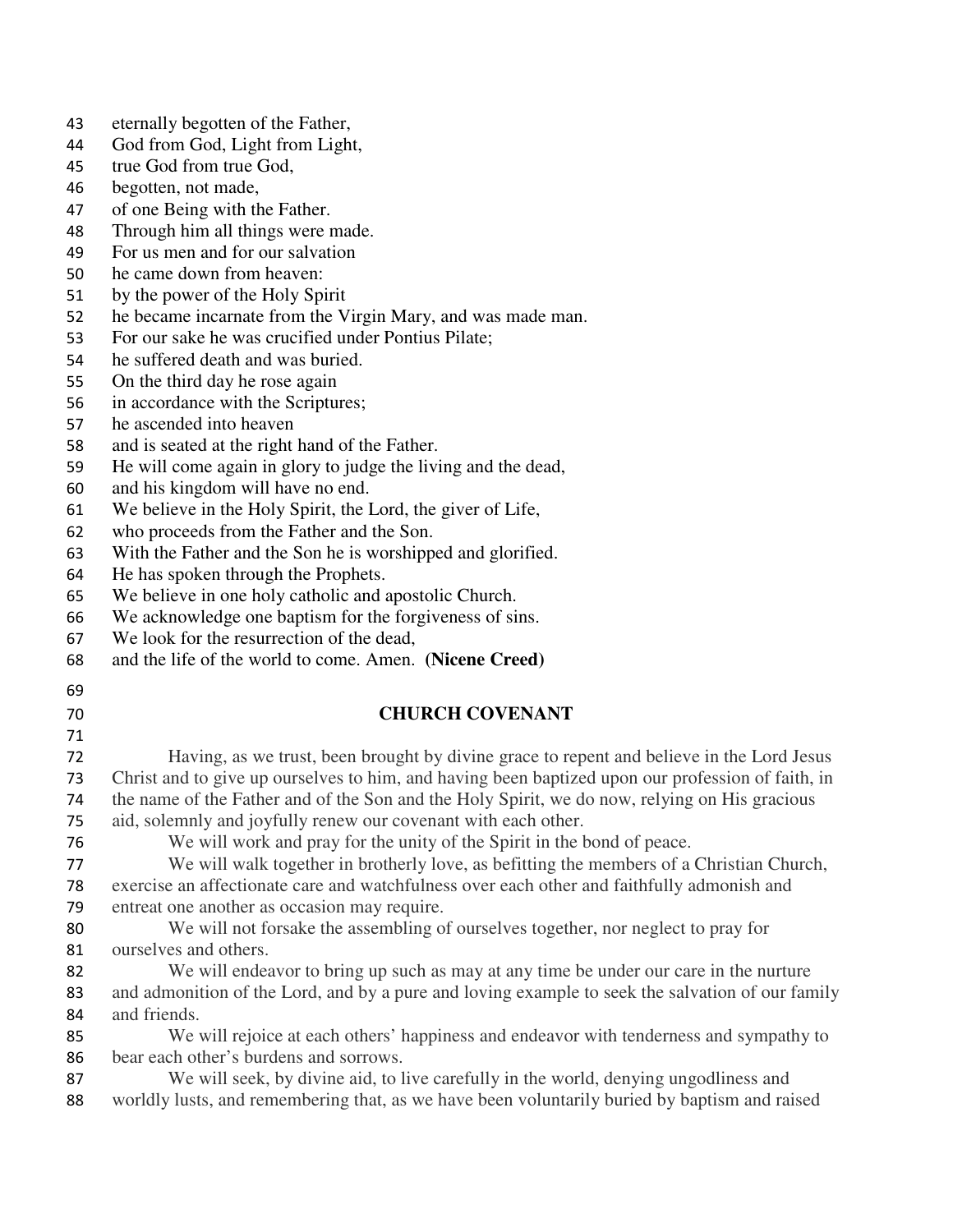| 89<br>90   | again from the symbolic grave, so there is on us a special obligation now to lead a new and holy<br>life. |
|------------|-----------------------------------------------------------------------------------------------------------|
| 91         | We will work together for the continuance of a faithful evangelical ministry in this                      |
| 92         | church, as we sustain its worship, ordinances, discipline, and doctrines. We will contribute              |
| 93         | cheerfully and regularly to the support of the ministry, the expenses of the church, the relief of        |
| 94         | the poor, and the spread of the Gospel through all nations.                                               |
| 95         | We will, if we should move from this place, as soon as possible, unite with some other                    |
| 96         | church where we can carry out the spirit of this covenant and the principles of God's Word.               |
| 97         | May the grace of the Lord Jesus Christ, and the love of God, and the fellowship of the                    |
| 98         | Holy Spirit be with us all. Amen.                                                                         |
| 99<br>100  | <b>ARTICLE 1</b>                                                                                          |
| 101        |                                                                                                           |
| 102        | <b>NAME:</b>                                                                                              |
| 103        | The name of this church is Windsor Baptist Church, located in Upper Uwchlan                               |
| 104        | Township, Chester County, PA.                                                                             |
| 105        |                                                                                                           |
| 106        | <b>ARTICLE 2</b>                                                                                          |
| 107        |                                                                                                           |
| 108        | <b>PURPOSE:</b>                                                                                           |
| 109        | This church exists by the grace of God, for the glory of God, which shall be its ultimate                 |
| 110        | purpose.                                                                                                  |
| 111        | This church glorifies God by loving Him and obeying His commandments through:                             |
| 112        | Worshipping Him in Spirit and in truth;<br>$\bullet$                                                      |
| 113        | Equipping the saints through the Word of God and prayer for the exercise of each one's<br>$\bullet$       |
| 114        | spiritual gifts to the building up of the church and the Kingdom of Christ;                               |
| 115        | Proclaiming the gospel of Jesus Christ;<br>$\bullet$                                                      |
| 116        | Encouraging, supporting, and participating in the world mission of the church through<br>$\bullet$        |
| 117        | Biblically faithful missions and ministries;                                                              |
| 118        | Administering the ordinances of baptism and communion;<br>$\bullet$                                       |
| 119        | Encouraging Biblical fellowship among believers; and<br>$\bullet$                                         |
| 120        | Serving our community in the name of Jesus Christ.                                                        |
| 121        |                                                                                                           |
| 122        | <b>AUTHORITY:</b>                                                                                         |
| 123        | Jesus Christ is the Head of His church, and therefore of this local church. The Board of                  |
| 124        | Elders is the governing body of this church, which governs according to the authority of God's            |
| 125        | Word, the Bible. The Board of Deacons shall assist the elders in the care of this church. Both            |
| 126        | elders and deacons shall be properly examined, appointed, and held accountable to faithful                |
| 127<br>128 | service under Christ by the membership.                                                                   |
| 129        | <b>ARTICLE 3</b>                                                                                          |
| 130        |                                                                                                           |
| 131        | <b>WORSHIP MEETINGS:</b>                                                                                  |
| 132        | This church shall meet each Sunday for the public worship of Almighty God, and                            |
| 133        | throughout the week as this church determines.                                                            |
| 134        |                                                                                                           |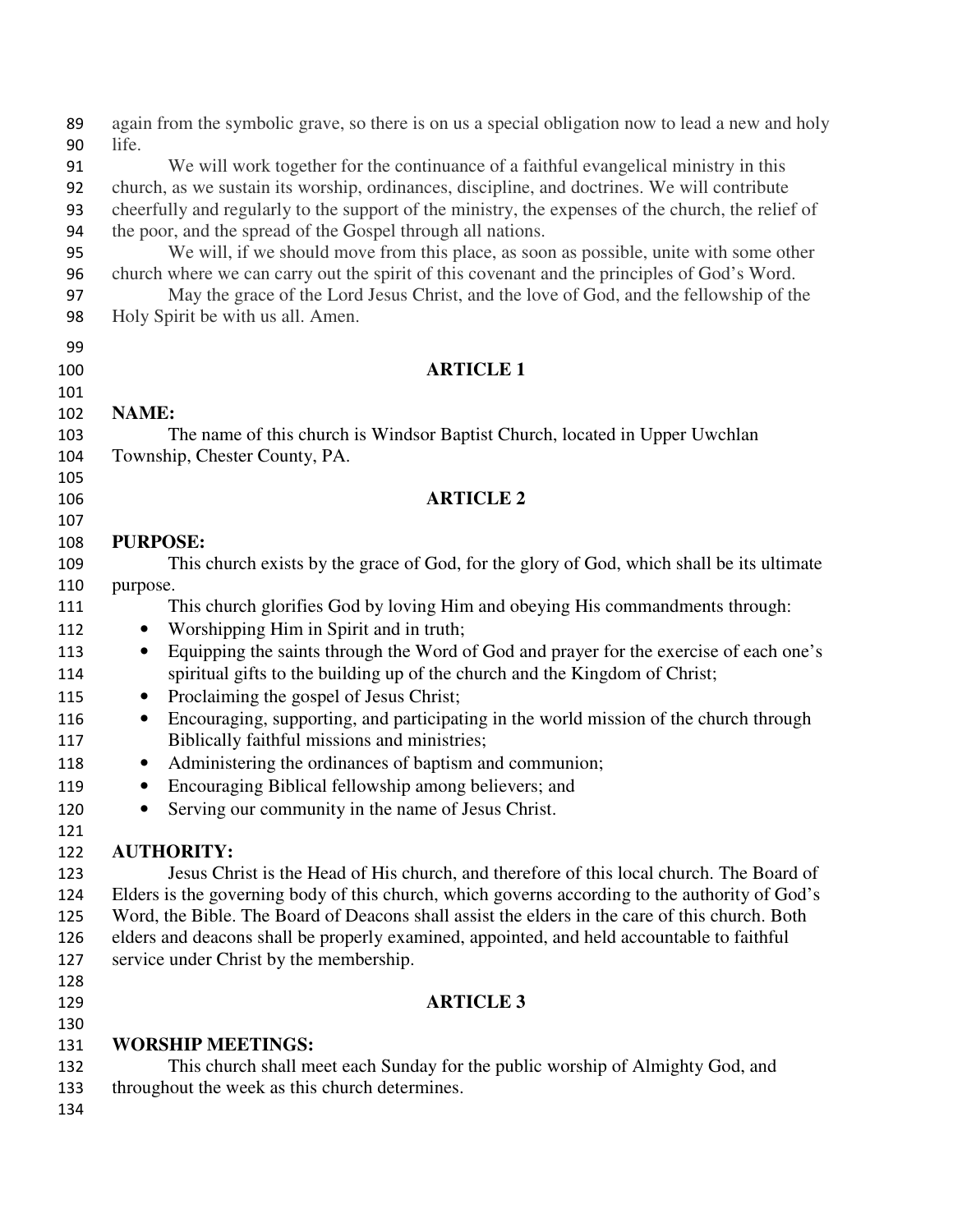## **ORDINANCES OF THE LORD'S SUPPER AND BAPTISM:**  The ordinance of the Lord's Supper shall be observed at the morning service on the first Sunday of each month and on other occasions as determined by the Board of Elders. A fellowship offering shall be taken following the communion service to assist those in need. The offering shall be taken and administered by the Board of Deacons. The ordinance of Baptism shall be observed in a place and time determined by the elders. **BUSINESS MEETINGS:**  Each business meeting shall be opened and closed with prayer. In every meeting together members shall act in a spirit of mutual love which is appropriate within the body of our Lord Jesus Christ. The annual business meeting of this church shall be held in October with the specific day determined by the Board of Elders and announced two weeks prior to the meeting. Special business meetings of this church may be held whenever necessary, as determined by the Board of Elders, or at the written request, submitted to the elders, of five percent of the voting membership. The time, date, and purpose of any special business meeting shall be announced at the Sunday worship meeting of this church at least two weeks prior to the meeting. In the event of a written request from the members, the elders shall call a special business meeting to be held within one month of their receipt of the request. The elders shall see that the stated meetings of this church are regularly held and that the responsible members submit required reports to this church. A budget shall be approved by the membership, normally at the annual business meeting. **ARTICLE 4 MEMBERSHIP:** To qualify for membership in this church a person must give credible profession of faith in Jesus Christ, as revealed in the Bible, through evidence of regeneration, and be baptized in obedience to Christ following his or her regeneration. Baptism must be by immersion unless this would put the individual being baptized at risk; such cases shall be determined by the Board of Elders. Each member must assent to the Statement of Faith and commit to the Church Covenant. Elders shall determine each person's qualification for membership. To be admitted into membership of this church, applicants shall be recommended by the elders for admission and accepted by vote of the membership at any business meeting, and shall at that point relinquish their membership in other churches. Every member shall be privileged and expected to participate in and contribute to the ministry and life of the church, consistent with God's leading and with the gifts, time, and material resources each has received from God. Each member shall live in fidelity to the Church Covenant. Any person not living in fidelity to the Church Covenant may be removed from membership by the elders. This church shall recognize the termination of a person's membership following his or her death, having joined another church, voluntary resignation, or as an act of church discipline. This church, for the purpose of proceeding with a process of church discipline, or for any other biblical reason, shall have authority to refuse a member's voluntary resignation or transfer of membership to another church.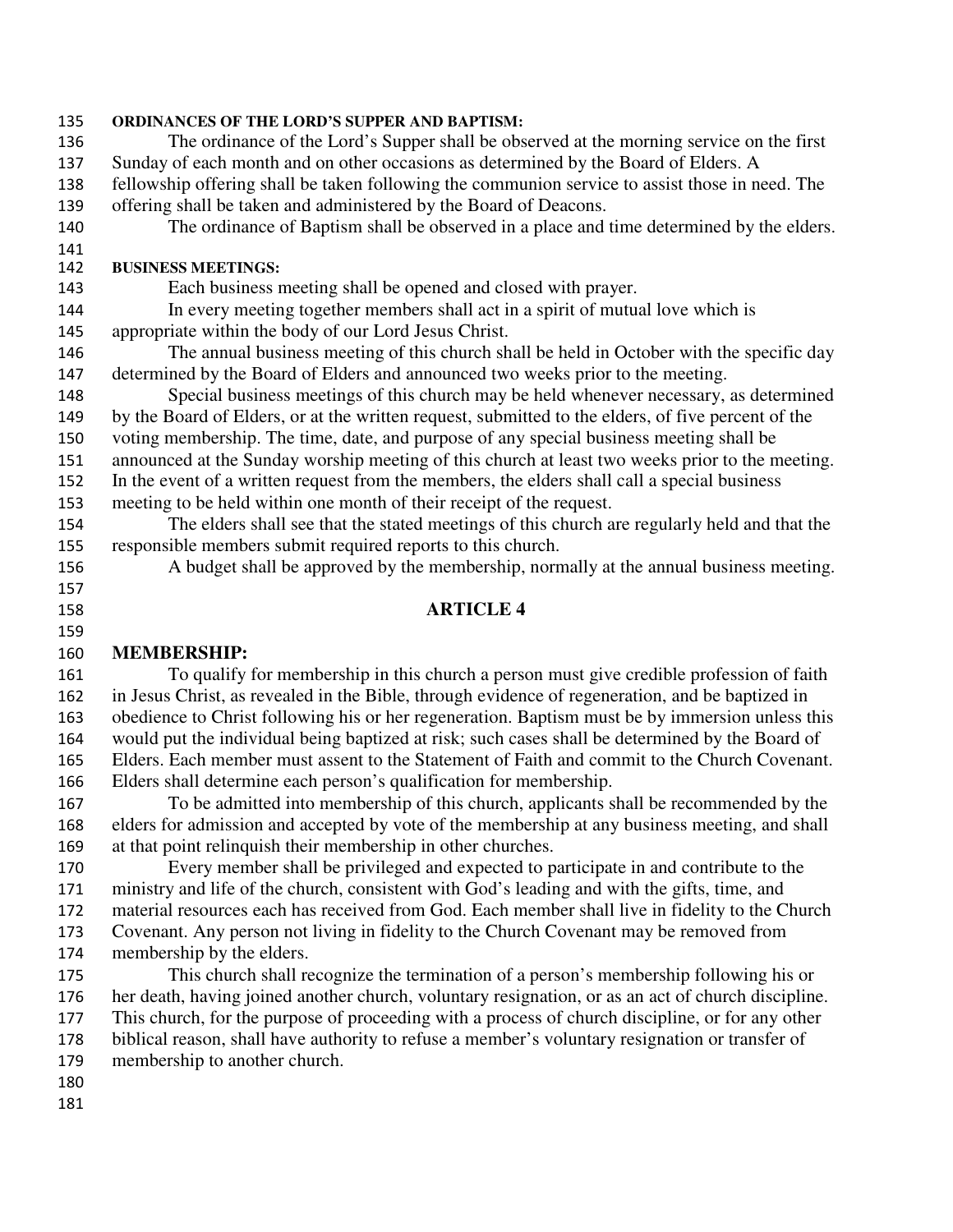## **DISCIPLINE:**

This church shall preserve the purity, peace, and good order of the Body of Christ through church discipline. Church discipline may be either informal or formal. Informal church discipline shall occur through the normal life of this church through the ministry of the Holy Spirit, God's Word, and the fellowship of believers as we seek holiness and full maturity in Christ. Formal church discipline shall occur whenever an individual or group willfully continues in any sin.

The first step for discipline of any sin shall be private correction or rebuke. If the individual or group does not heed this, the second step shall be to correct or rebuke with two or three individuals. Finally, if the individual or group will not repent of the sin, the matter will become formal discipline under the care of the elders.

- Formal church discipline may include admonition by the elders or congregation, suspension from communion for a definite period, removal from office or ministry, and excommunication.
- The goal of church discipline shall be for the:
- Glory of God
- Repentance, reconciliation, and spiritual growth of the individual or group
- Instruction in righteousness for the church
- 200 Protection of the church from sin
- Purity and good of our corporate witness to outsiders
- Salvation of the disciplined on the day of the Lord

## **ARTICLE 5**

#### **OFFICERS:**

The biblical offices in the church are elders and deacons. In addition, this church recognizes the administrative positions under this constitution of clerk and treasurer. All officers must be members of this church for at least eighteen months prior to assuming their responsibilities, except in cases of hiring pastoral staff, wherein these shall be recognized as

elders and welcomed as members simultaneously.

#### **ELDERS:**

The office of elder is described in I Timothy 3:1–7, Titus 1:6–9, et al.. The elders shall be comprised of not less than three men who satisfy the qualifications for the office of elder set forth in I Timothy 3:1–7 and Titus 1:6–9. This church shall diligently seek a majority of active elders who are church members not in the regular pay of this church. No elder shall hold the office of deacon during his tenure.

In cooperation with the authority given to the congregation in this Constitution and By-

Laws, the elders shall oversee the ministry and resources of this church. In keeping with the

principles set forth in Acts 6:1–6 and I Peter 5:1–4, the elders shall devote their time to prayer,

- the ministry of the Word (by teaching and encouraging sound doctrine), and shepherding God's flock.
- This church shall recognize men gifted and willing to serve in this calling, in accordance with the constitutional provisions on elections. These men shall be received as gifts of Christ to
- His church and set apart as elders. An elder may remove himself from actively serving in his role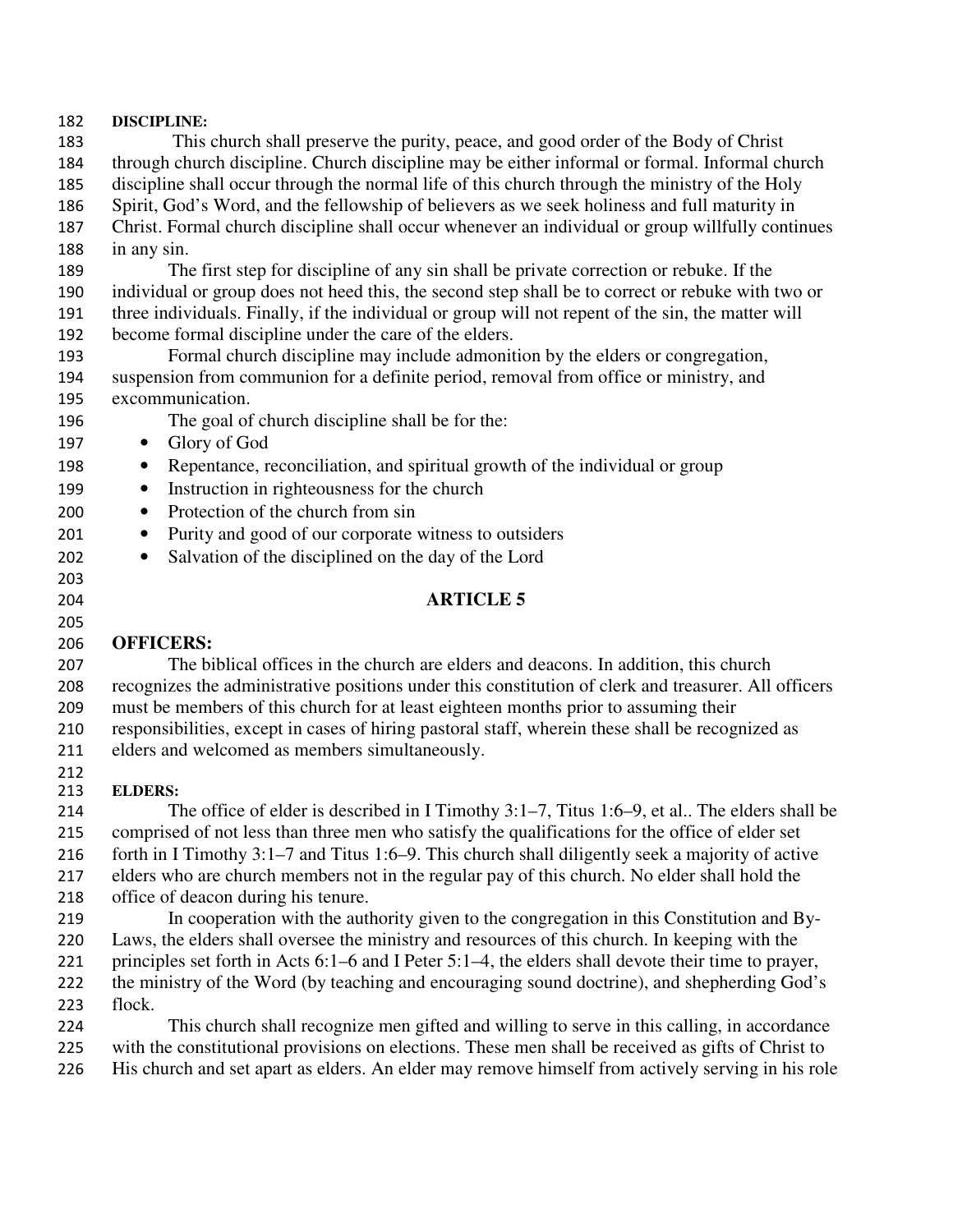for a given period of time for rest or for personal matters. An elder may be removed from his office temporarily or dismissed permanently as an act of discipline.

An elder's term of office may be terminated by resignation or by dismissal. Any two members with reason to believe that an elder should be dismissed should express such concern in writing to two elders and, if need be, to the congregation. Any such action shall be done in accordance with the instructions of our Lord in Matthew 18:15–17 and I Timothy 5:17–21. 

## **RESPONSIBILITIES & FUNCTION:**

The elders shall take particular responsibility to examine, instruct, and recommend prospective members; examine, instruct, and recommend all prospective candidates for offices 237 and positions; oversee the work of the deacons and appointed church agents and committees; conduct worship services; administer the ordinances of baptism and communion; equip the membership for the work of the ministry; encourage sound doctrine and practice; admonish and correct error; oversee the process of church discipline; coordinate and promote the ministries of this church; and mobilize the church for world missions. The elders are further to ensure that all who minister the Word to the congregation, including outside speakers, share the fundamental convictions of our Statement of Faith.

The elders may establish ministry positions or committees to assist them in fulfilling their responsibilities.

The elders shall have primary responsibility for the terms of employment, supervision, and evaluation of staff members. This responsibility may be delegated at the discretion of the elders.

Each year the elders, after consultation with the deacons and the membership, shall present to this church an itemized budget. After the church has had at least one week to review this budget, it shall be called up for a vote at the following business meeting, which shall normally be the annual business meeting. No money shall be solicited by or on behalf of this church or any of its ministries without the approval of the elders.

The elders shall elect an elder to serve as chairman for elders' meetings and shall appoint an elder to serve as moderator of business meetings.

#### **THE SENIOR PASTOR:**

The senior pastor is an elder. He shall perform the duties of an elder described above, and shall be recognized and paid by this church as particularly gifted and called to the full-time ministry of preaching and teaching. He shall labor as a minister of the gospel along with the other elders in the care of this church. He shall oversee particular duties as delegated from the elder board which are in keeping with his unique gifting and experience. In the absence or incapacity of the senior pastor the elders shall assume responsibility for his duties, which may be delegated.

## **ASSOCIATE PASTOR(S):**

An associate pastor is an elder. He shall perform the duties of an elder, and shall be recognized and paid by this church as particularly gifted and called to the full-time ministry of preaching and teaching. He shall labor as a minister of the gospel along with the other elders in the care of this church. He shall oversee particular duties as delegated from the elder board which are in keeping with his unique gifting and experience. In the absence or incapacity of the associate pastor(s) the elders shall assume responsibility for his duties, which may be delegated.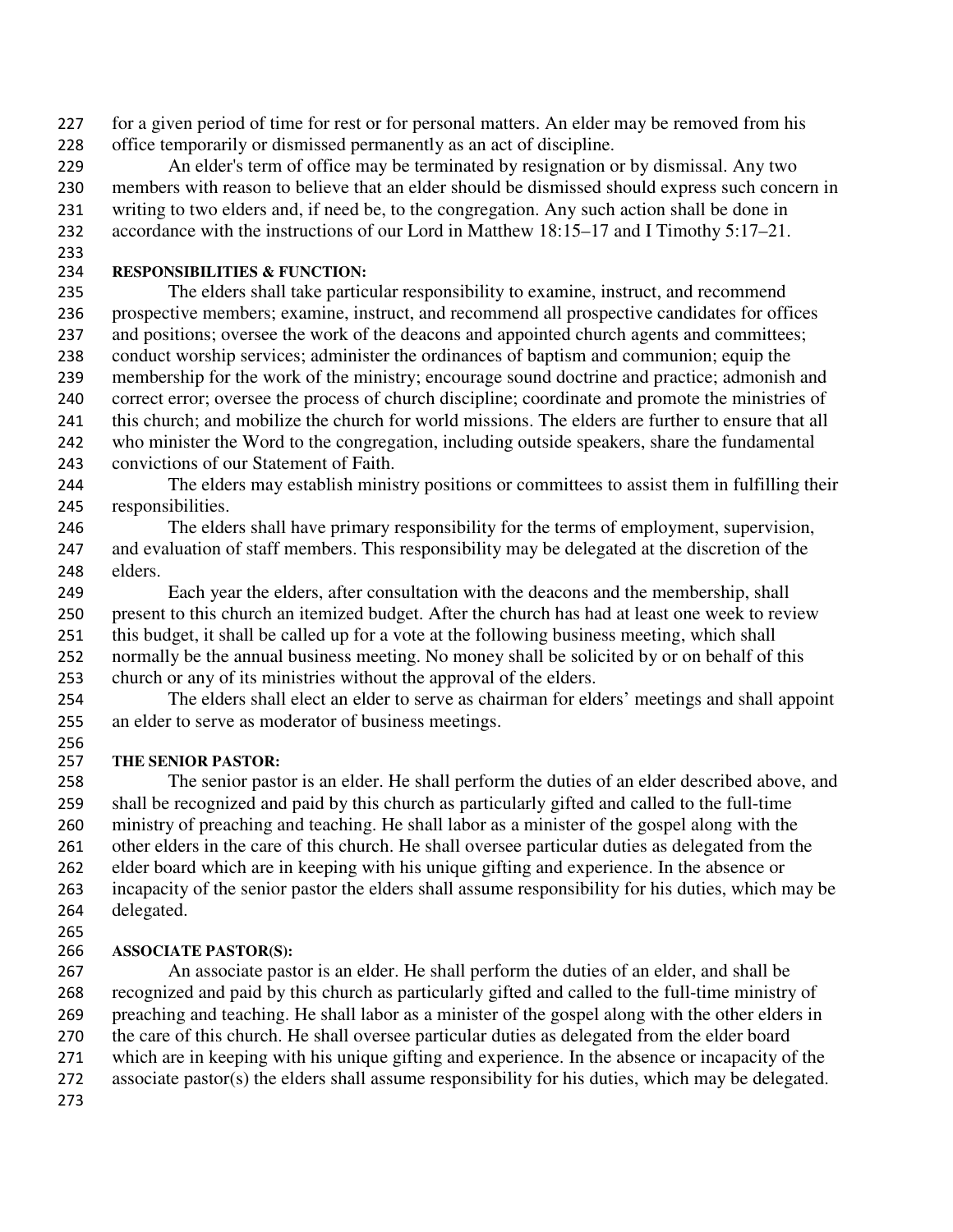## **DEACONS:**

The office of deacon is described in I Timothy 3:8–13 and Acts 6:1–7. This church shall recognize, in accordance with the constitutional provisions on elections, men who are giving of themselves in service to the church, and who possess particular gifts of service. These members shall be received as gifts of Christ to His church and set apart as deacons.

The deacons shall elect a deacon to serve as chairman for deacons' meetings who shall represent the diaconal ministry at business meetings.

A deacon may remove himself from actively serving in his role for a given period of time for rest or for personal matters. A deacon may be removed from his office temporarily or dismissed permanently as an act of discipline.

Deacons shall care for the temporal needs of members, attend to the accommodations for public worship, maintain and care for the physical plant, and encourage and support those able to help others in the care of the church.

The deacons shall receive, hold, and disburse a fund for benevolence, reporting on its use to the elders at their request, and reporting to this church its total receipts and total disbursements only. The deacons, with the agreement of the elders, may establish administrative positions or committees of members to assist them in fulfilling their responsibilities in this church.

#### **CLERK:**

It shall be the duty of the clerk to record the minutes of all regular and special business meetings of this church, to preserve an accurate roll of the membership, and to render reports as requested by any member of this church. The clerk shall be nominated by the elders and elected by the congregation.

The term of service for any clerk shall be evaluated annually by the elders and may be ended by either the elders or the clerk.

In the absence or incapacity of the clerk the elders shall appoint a member to perform the duties of the church clerk.

The church clerk shall ensure that dated copies of the most recent revision of this constitution shall be available for all church members.

#### **TREASURER:**

The treasurer, who shall not be an active elder or deacon, shall ensure that all funds and securities of this church are properly secured in such banks, financial institutions, or depositories as appropriate.

The treasurer shall be responsible for presenting regular reports of the account balances, revenues and expenses of this church at annual business meeting. This responsibility may be delegated with the approval of the elders.

- The treasurer shall make books and records of this church and all its ministries available to the person or persons designated by the elders for the purpose of substantiating the accuracy and propriety of those records.
- The treasurer shall ensure that full and accurate accounts of receipts and disbursements are kept in files belonging to this church, and that adequate controls are implemented to

guarantee that all funds belonging to this church are appropriately handled by any officer, employee, or agent of this church.

The treasurer shall render to the elders monthly, or whenever they may require it, an account of transactions as treasurer and of the financial condition of this church.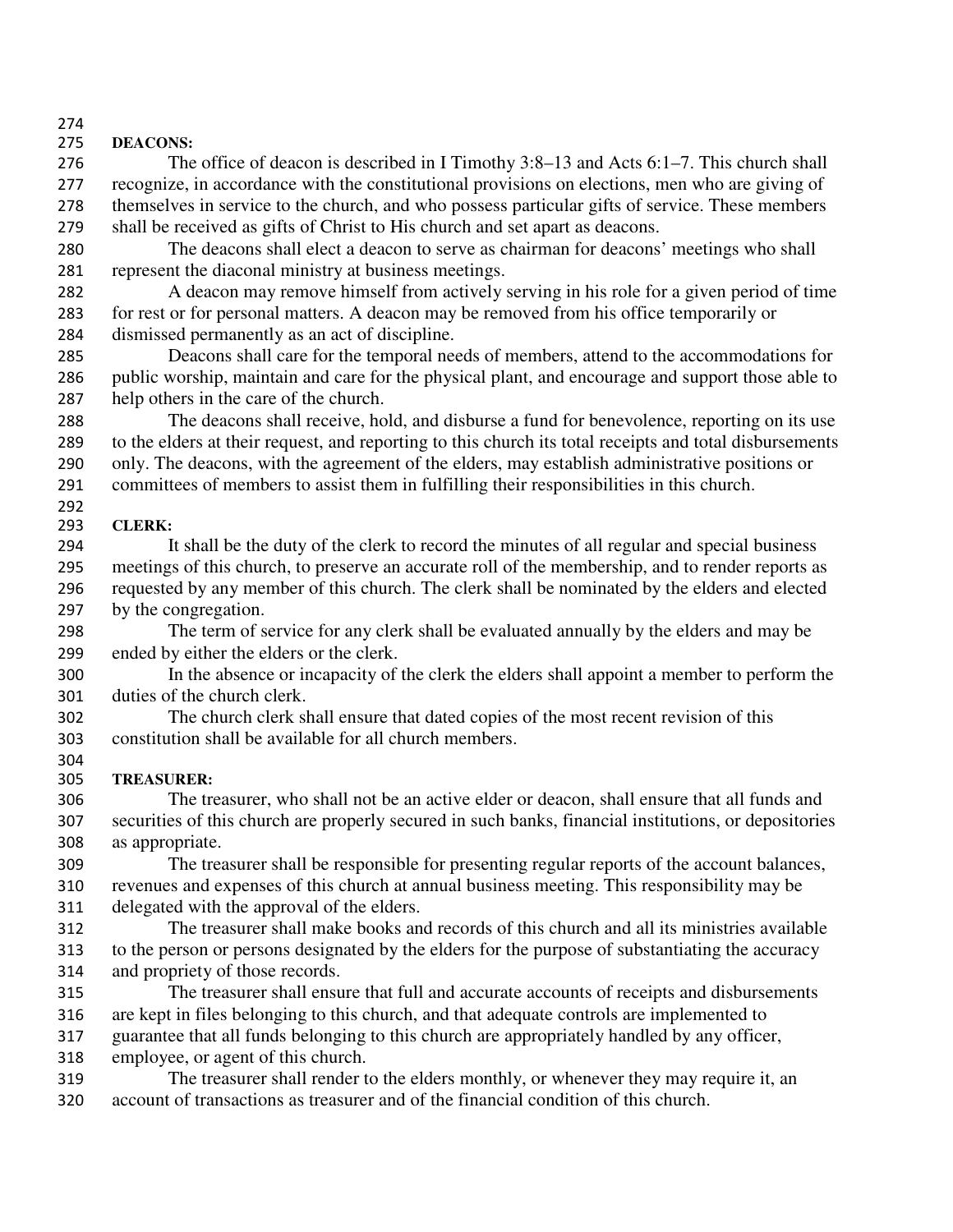The treasurer shall be nominated by the elders and elected by the congregation. The term of service for any treasurer shall be evaluated annually by the elders and may be ended by either the elders or the treasurer.

## 

#### **ARTICLE 6**

#### **INDEMNIFICATION:**

If a legal claim or criminal allegation is made against a person engaged in duties or activities related to this church because he or she is or was an officer, employee, or agent of this church, this church shall provide indemnification against liability and costs incurred in defending against the claim if the elders determine that the person acted (a) in good faith, (b) with the care that an ordinarily prudent person in a similar position would exercise under similar circumstances, and (c) in a manner the person reasonably believed to be in the best interest of this church, and the person had no reasonable cause to believe his or her conduct was unlawful (except in cases of conscientious objection to laws contrary to Christian faith and practice). At the discretion of the elders, this church may indemnify any person who acted in good faith and reasonably believed that his or her conduct was in this church's best interest and not unlawful.

If a quorum of the elders is not available for an indemnification determination because of the number of elders seeking indemnification, the requisite determination may be made by the membership or by special legal counsel appointed by the membership.

#### **ARTICLE 7**

#### **PROPERTY AND ASSETS:**

This church shall have the power to receive, either by gift or purchase, and to hold such real, personal, or mixed property as is authorized by the laws of Commonwealth of Pennsylvania and is deemed necessary for the functioning of this church, and shall have the power to dispose of such property by mortgage, bill of sale, deed or otherwise. All property shall be held in the name of this church.

In case of division of this church caused by conflict (from which we pray God by His mercy to preserve us), all property and assets of this church shall be held in trust by those who abide by its Constitution for the continued operation and function of this church.

In case of dissolution of this church organization, the property and all assets shall be sold. From the proceeds, first all current and long-term promise obligations of this church shall be paid. Secondly, all remaining funds shall be directed to such one or more Christian organizations qualified under Section 501(c)(3) of the Internal Revenue Code, for the benefit of this church's supported missionaries and/or such other Christian endeavors as the congregation shall determine. This church shall be considered dissolved if so decided by the Board of Elders or when less than six members remain.

- The officers of the legal corporation shall be the elders and deacons. These officers shall have authority to represent this church in all matters of property and assets.
- 
- 
- 

#### **ARTICLE 8**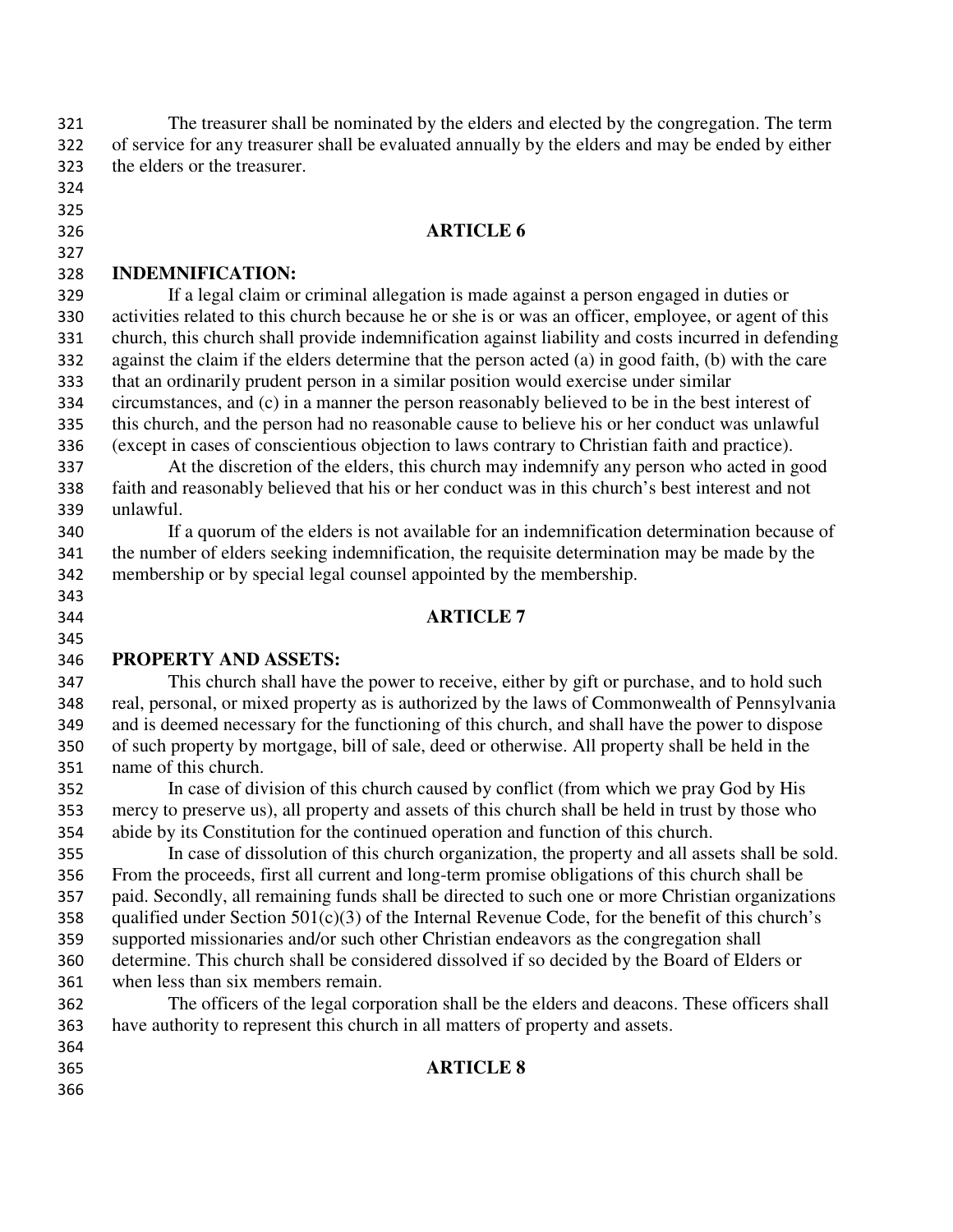#### **DISPUTE RESOLUTION:**

Believing that the Bible commands Christians to make every effort to live at peace and to resolve disputes with each other in private or within the Christian Church (see, e.g., Matthew 18: 15–20, I Corinthians 6: 1–8), this church shall require its members to resolve conflict among themselves according to biblical principles, without reliance on the secular courts. Consistent with its call to peacemaking, this church shall encourage the use of biblical principles to resolve disputes between itself and those outside this church, whether Christian or pagan and whether individuals or corporate entities. Should the congregation lose confidence in any specific elder or group of elders based on grievances related to the qualifications for an elder in 1 Timothy 3 and Titus 1, the offended membership shall seek resolution first through direct contact with the elder board. If the offended membership is not satisfied with the proposed resolution of the elders, the membership may call a special business meeting where an elder or specific elders may be removed by a vote of no confidence by two thirds majority of members present at the meeting, provided a majority of the voting membership is present to vote at the meeting. The basis for a vote of no confidence shall be put in writing and available to the membership only from the time the special meeting is announced until the vote is taken. **ARTICLE 9 AMENDMENTS:**  This church constitution and by-laws may be amended by a two-thirds majority vote of the members present and voting at a business meeting, provided the amendment shall have been in writing at the previous business meeting, is found to align with Holy Scripture, and shall have been announced from the pulpit at church services two successive Sundays prior to such vote. **BY-LAWS SECTION 1 CHURCH UNITY:**  When Windsor Baptist Church members disagree on their interpretations, we shall pray that the love of Christ guard our attitudes toward one another, that we do nothing from selfish ambition or conceit, but in humility that each one would count others more significant than one's self, so that we exhibit a genuine concern for the building up of all God's people in an atmosphere of love. **SECTION 2 ELECTIONS & VOTING:**  This church shall proceed in the election of all officers with much prayer and full submission to Scripture. The election of any officer shall only occur with the support of the elders. The process of all elections shall exercise a loving care for all persons involved. A seventy-five percent majority of members present at a meeting is required to elect a man to the office of elder or deacon. A majority is required to elect any individual to other offices in this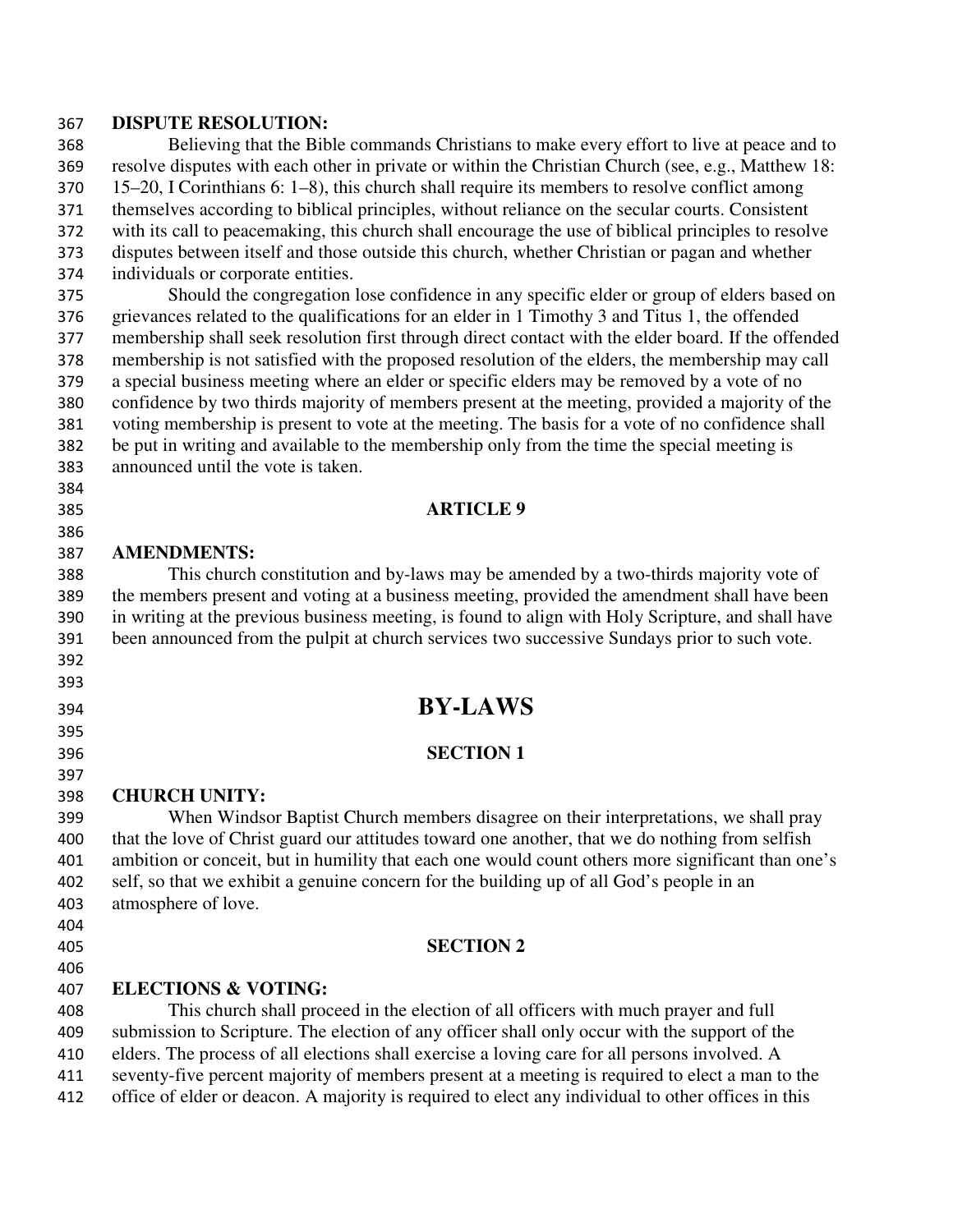church. Elections of officers shall be conducted by private paper ballot with each potential

officer voted on individually. The moderator shall ensure that the counting of all votes is accurate and may appoint members to count private ballots.

Individuals may be received into membership of this church at any regular worship service or business meeting of this church. Potential members shall be announced at least two weeks prior to a vote. If there is an objection by any member to the reception of an applicant for membership, the person objecting shall submit the objection in writing to the elders one week

prior to a vote or as soon as possible.

A majority is needed for all board, committee, and business meeting votes in this church unless otherwise specified in this constitution and by-laws. All votes shall be tallied based on the number of votes cast by members present; abstentions shall not be counted.

At any business meeting members may be elected to positions of service as needed, provided all relevant constitutional requirements have been met.

A quorum for meetings shall be twenty percent of the membership present at the meeting, with two exceptions: constitutional amendments shall require a quorum of forty percent, and meetings for conflict resolution shall require a quorum of fifty percent.

If a quorum is lacking and the operation or continuance of this church would be hindered without resolution of a vote on any matter, the elders present shall meet to determine if the membership present is sufficient for a vote, and if they so determine then the vote shall stand. 

# 

#### **SECTION 3**

#### **SUFFRAGE:**

Only members of this church who are at least eighteen years of age shall have the right to vote in person or by absentee ballot in any meeting of this church. The moderator shall administer absentee voting. The right to vote in absentia based on extenuating circumstances shall be determined by the elders.

## 

#### **SECTION 4**

#### **EXAMINATION AND APPOINTMENT OF OFFICERS:**

The election of officers shall be held at a business meeting of this church. Names of nominees to serve as elders, deacons, clerk, or treasurer shall be presented to the membership at least four weeks prior to their election, and the election shall proceed as directed by the moderator.

The elders shall seek recommendations and involvement from the general membership in the nomination process for all officers. Any member with reason to believe that a nominated candidate is unqualified for an office should express such concerns in writing to the elders.

Members intending to speak in opposition to a candidate should express their objection to the

elders as far in advance as possible before the relevant church business meeting.

The elders shall diligently examine all nominated candidates. The process of examination for elders and deacons shall include public examination before the membership and any other examination deemed necessary by the elders. Should the elders find that a candidate is not qualified to serve in the position to which he or she is nominated, they shall remove said candidate from consideration. In such a case the elders and said candidate shall together

determine propriety in disclosing the reason for his or her removal.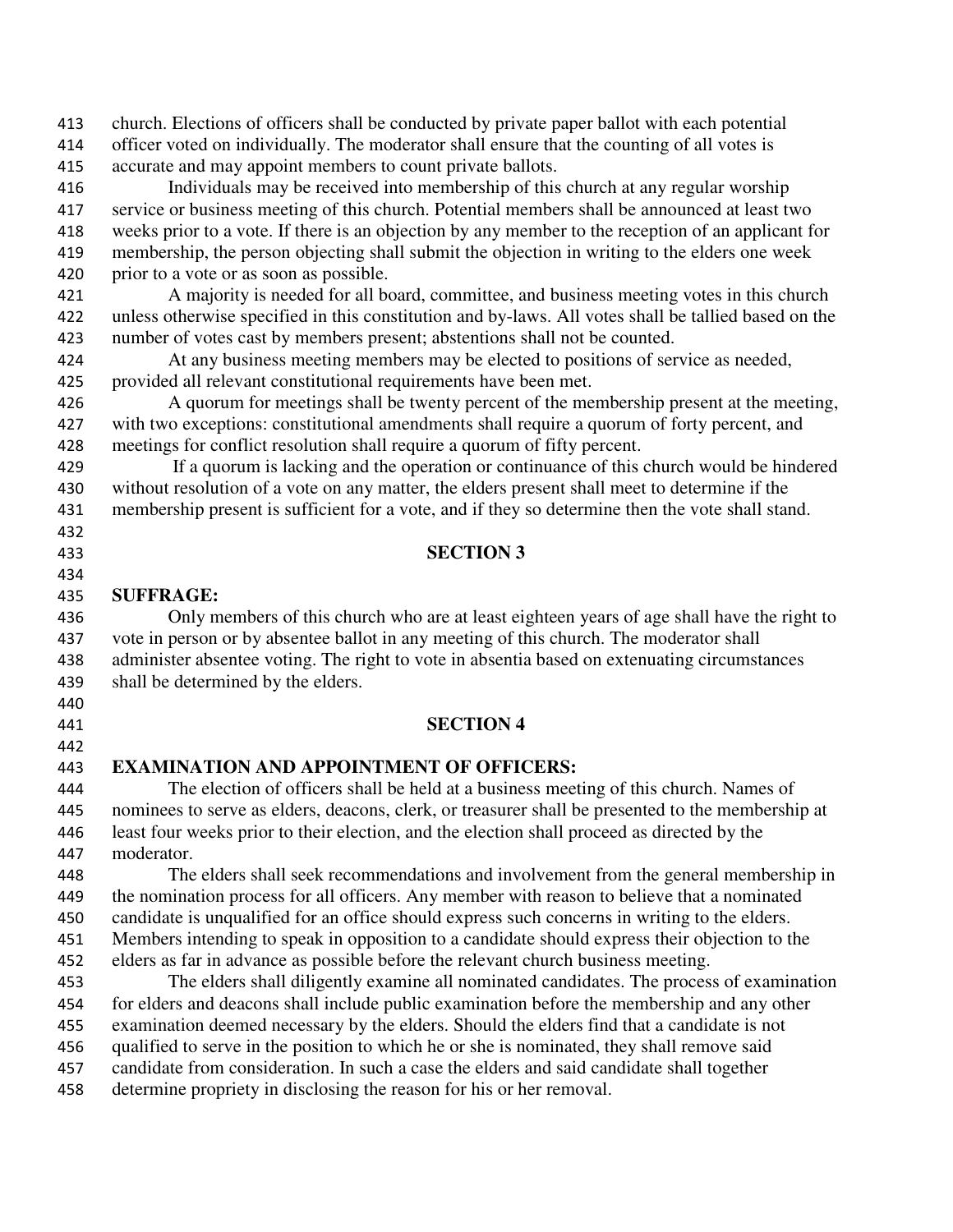all votes cast for the offices of elder or deacon. For all other offices, the moderator shall declare elected all persons receiving a majority of all votes cast; abstentions shall not be considered as votes cast. The persons elected shall assume their respective offices upon election, unless another date has been specifically designated. **CALLING OF PASTORS:** In the calling of any man to the position of senior or associate pastor, the same basic process of examination for an elder must be followed. In addition to this process, the church membership must be given adequate time to assess the preaching gifts and wholehearted assent to the Statement of Faith and Church Covenant of the candidate before a congregational vote. **SECTION 5 EMPLOYEES:**  The membership shall approve any candidate whom it deems appropriate to fill the positions of senior and associate pastor. All employees of this church shall be evaluated at least annually to be accountable for the terms of their employment. The Elders shall oversee the evaluation of all employees and may delegate this responsibility to the deacons or to staff with the functional responsibility to do so. Each elder and deacon shall be accountable to fulfilling their charge to serve this church according to the tasks set forth in this constitution and by-laws. Each elder and deacon shall be evaluated at least biennially by the elders. When a senior pastor or associate pastor resigns for any reason he shall give this church a minimum of two months notice in writing of his intention to do so. When a pastor retires from this church, he shall not continue as an elder. A senior or associate pastor may be terminated through a vote of no confidence by the membership or by a three-fourths majority vote of the board of elders. The board of elders shall oversee the hiring and termination of any employee, and the terms of employment or termination. **SECTION 6 ORGANIZATIONAL STRUCTURE:**  This church shall endeavor to submit to the Lordship of Christ in all things. The elders of this church shall share a parity of authority for the governing and care of this church under the authority of Jesus Christ. The elders shall oversee all matters of this church. The deacons of this church shall care for the physical needs of this church under the authority of the elders. The deacons shall attend primarily to serving the people of this church and secondarily to the physical plant. All members of this church shall seek to walk in a manner worthy of our Lord Jesus Christ and exercise their spiritual gifts by the power of the Holy Spirit. **COMMITTEES:**  Boards and committees may be established by the elder or deacon boards as they deem necessary. Each group will be established with a written charter, approved by the elders or deacons, which describes the purpose of the group, its organization, roles, responsibilities, authority and accountability. Temporary or ad hoc group charters will also include termination

The moderator shall declare elected all men receiving a seventy-five percent majority of